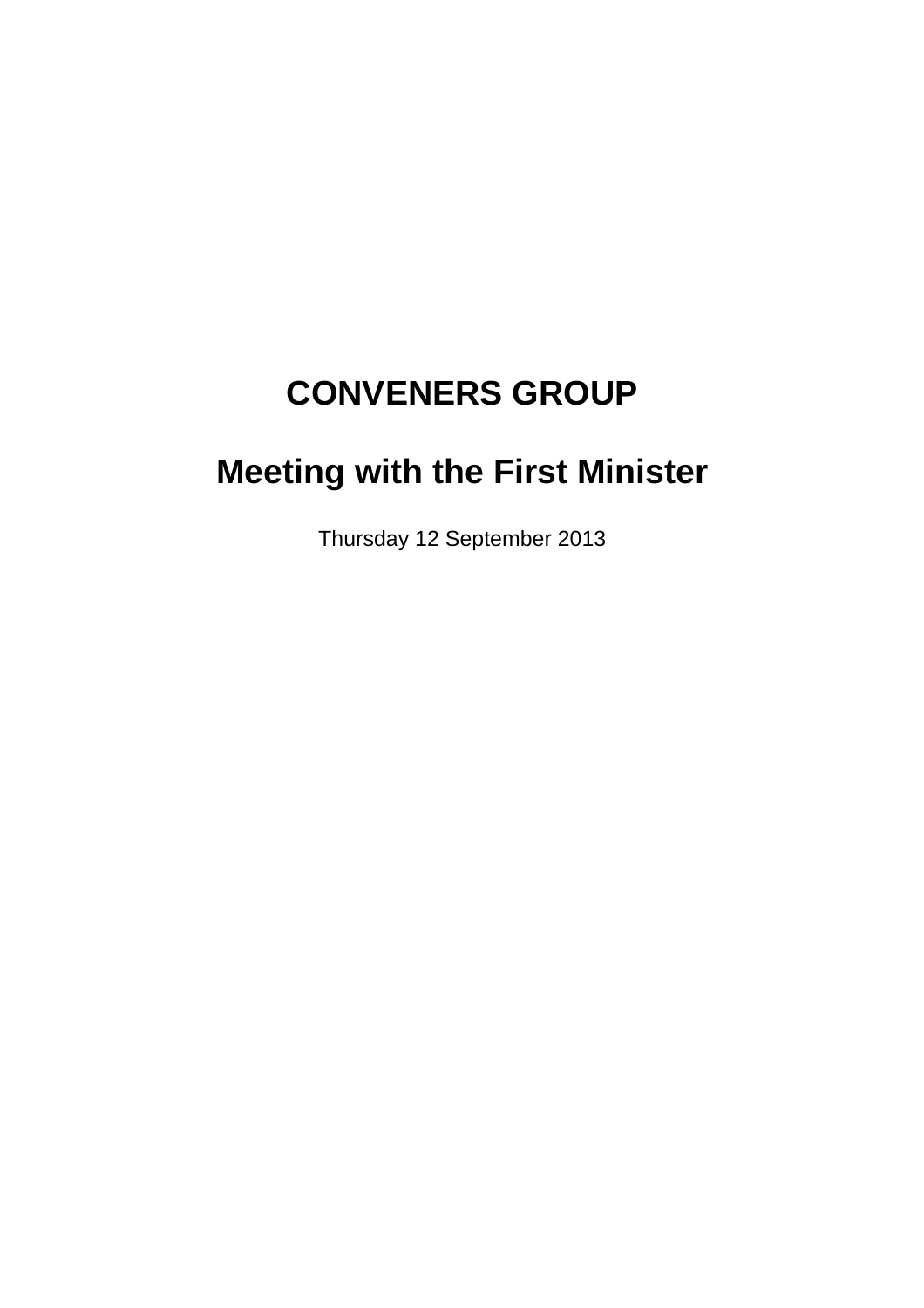*Transcript produced by the Scottish Parliament Official Report*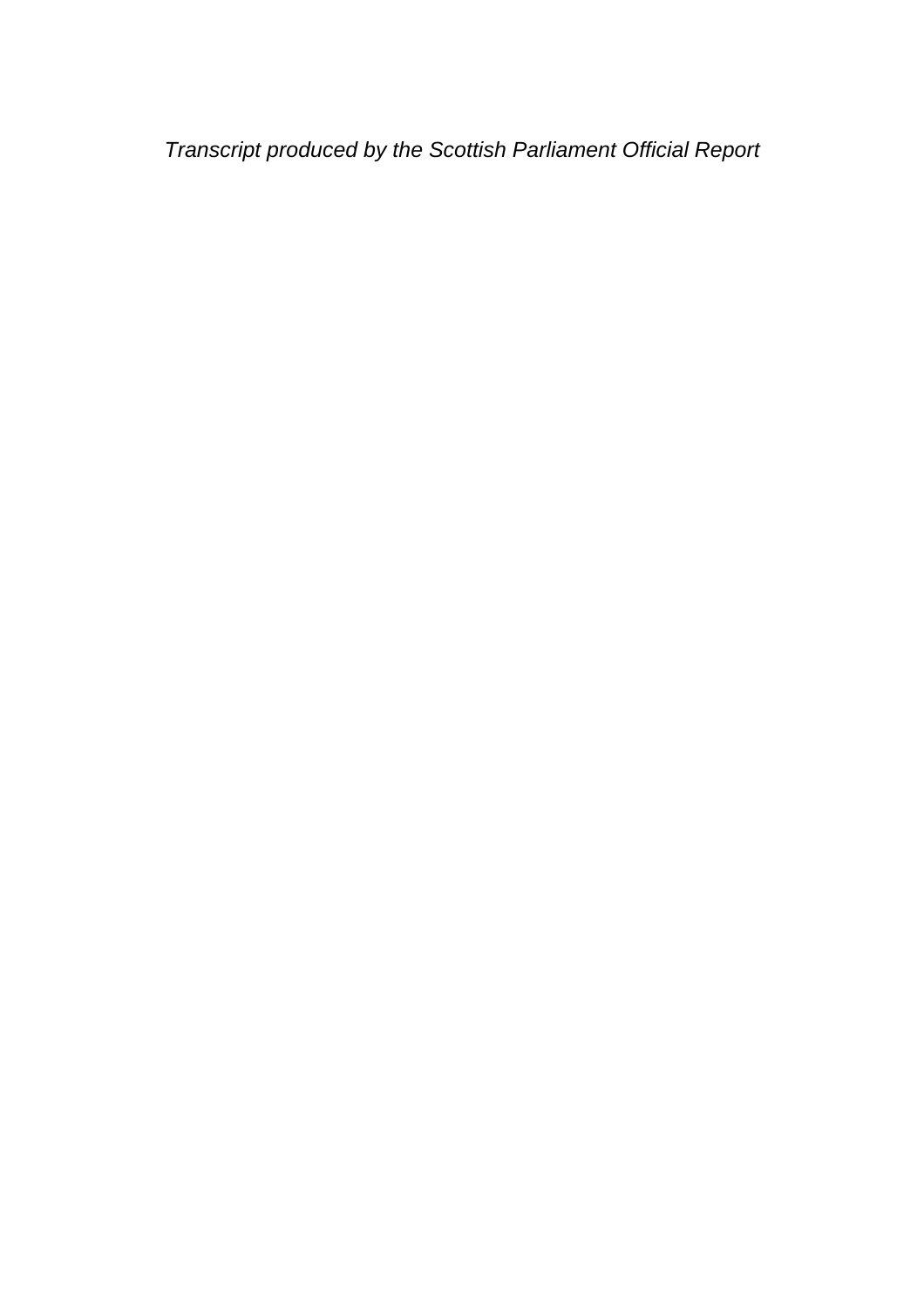### **CONVENERS GROUP**

**CONVENER**

The Presiding Officer (Tricia Marwick)

#### **IN ATTENDANCE:**

Nigel Don MSP (Convener, Delegated Powers and Law Reform Committee) Murdo Fraser MSP (Convener, Economy, Energy and Tourism Committee) Kenneth Gibson MSP (Convener, Finance Committee) Rob Gibson MSP (Convener, Rural Affairs, Climate Change and Environment Committee) Christine Grahame MSP (Convener, Justice Committee) Stewart Maxwell MSP (Convener, Education and Culture Committee) Margaret McCulloch MSP (Convener, Equal Opportunities Committee) Christina McKelvie MSP (Convener, European and External Relations Committee) Michael McMahon MSP (Convener, Welfare Reform Committee) Duncan McNeil MSP (Convener, Health and Sport Committee) Elaine Smith MSP (Deputy Presiding Officer) David Stewart MSP (Convener, Public Petitions Committee) Kevin Stewart MSP (Convener, Local Government and Regeneration Committee) Maureen Watt MSP (Convener, Infrastructure and Capital Investment Committee)

#### **THE FOLLOWING ALSO PARTICIPATED:**

The First Minister (Alex Salmond)

#### **CLERK TO THE COMMITTEE**

Ken Hughes

#### **LOCATION**

Committee Room 1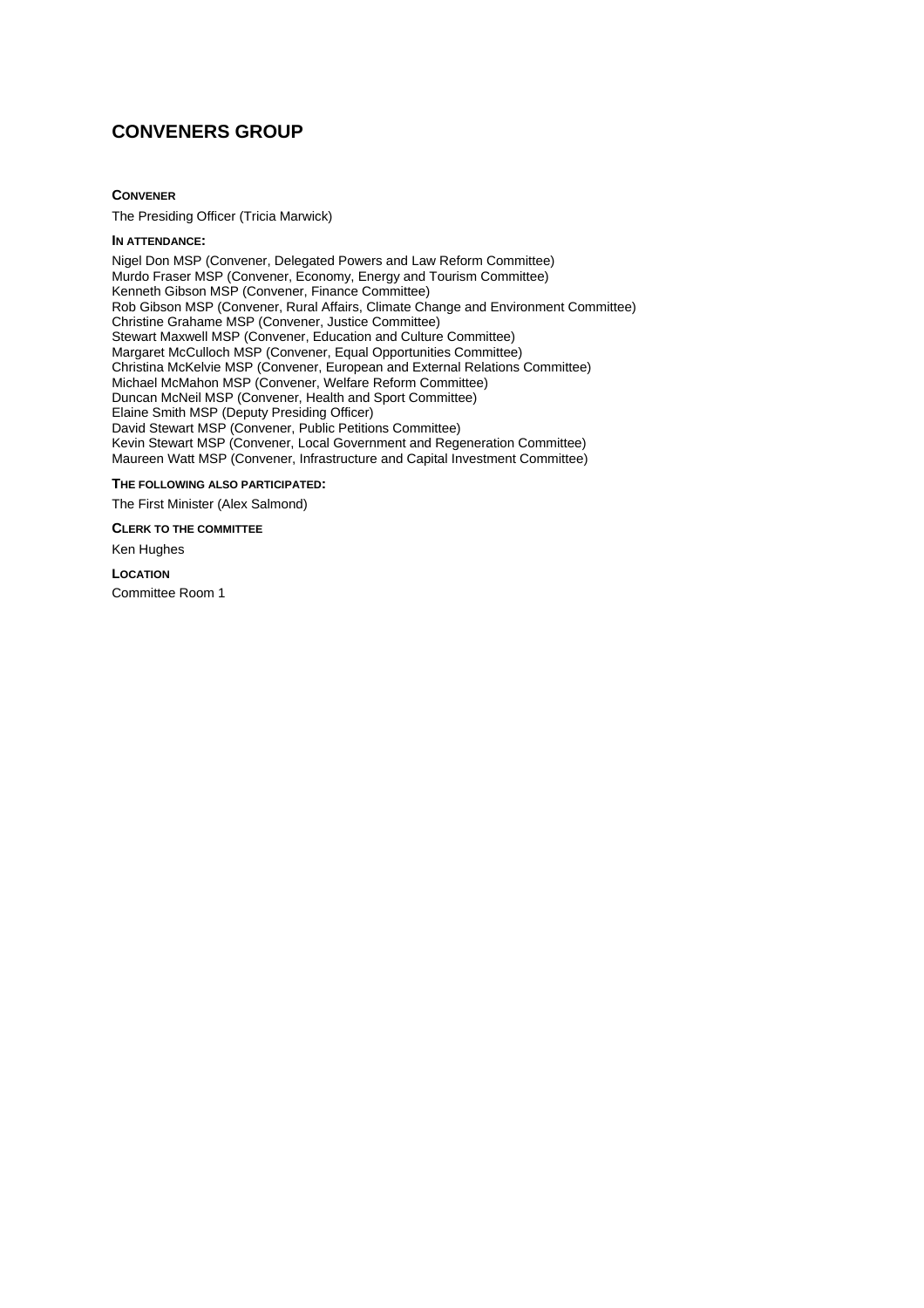## **Scottish Parliament**

### **Conveners Group**

#### *Thursday 12 September 2013*

#### [The Presiding Officer *opened the meeting at 13:12*]

**The Presiding Officer (Tricia Marwick):** Good afternoon and welcome to today's meeting. For the first time in history, we have an early First Minister. You are welcome to this meeting of the conveners group, First Minister.

Of course, this is the first time since Parliament was formed in 1999 that a First Minister has come before us, prepared to answer questions from all the conveners of the committees of the Parliament. The meeting is taking place as part of our wider reform agenda of holding the Government to account.

Is there anything that you would like to say at this point?

#### **The First Minister (Alex Salmond):** I will be brief, Presiding Officer.

First, this is an historic occasion, which should be marked. I congratulate you and the committee conveners on bringing this into being; we should have done it some time ago. Over the summer, when the Scottish ministers held Cabinet meetings around the country, I was struck by how effective that process is in terms of public engagement; I note that the parliamentary committees also go around the country. It is an extremely effective means of the Parliament communicating to the people.

Secondly, regardless of what party has been in Government, there is no doubt that the Scottish Parliament has, over the past 14 years, established itself as being pre-eminent in terms of the trust that people place in it. The figures are overwhelming: when any social attitudes survey or opinion poll asks, "Who do you trust to operate in the best interests of the people of Scotland?", the Scottish Parliament is now pre-eminent. That is no inconsiderable achievement. I suspect that the interaction of the committees with the people has played an important part in that.

Thirdly, the key priorities in the Government programme are what I set out last week and what John Swinney set out yesterday. The priorities are to accelerate recovery, to create jobs, to make Scotland a fairer place, to empower communities and, of course, out of necessity to tackle some of the impacts of policies that are imposed from elsewhere, particularly in terms of the welfare

changes that are bearing down on so many of our communities. That is the onus of the Government's programme.

I look forward to being as helpful as I possibly can to every committee convener. I know that there are a lot of committee conveners and that we have limited time, so I will draw my remarks to a close and put myself in your hands, Presiding **Officer** 

#### 13:15

**The Presiding Officer:** I am tempted to say that this is also the first time we have had a brief First Minister: you are absolutely right that time is limited. Every convener here has indicated that they want to speak about their area of choice.

I will start with Kenneth Gibson, who is convener of the Finance Committee. If any other convener wants to come in with supplementary questions on the themes that Mr Gibson develops, they should indicate that to me, but that will not prevent you from being asked to come in later with your own theme.

**Kenneth Gibson MSP (Convener, Finance Committee):** Good afternoon First Minister. You will be aware that the Finance Committee is taking the lead in scrutinising the legislation and financial powers that are coming as a result of the Scotland Act 2012. We have already completed the Land and Buildings Transaction Tax (Scotland) Act 2013 and we are now scrutinising the Landfill Tax (Scotland) Bill, and we look forward to the forthcoming revenue Scotland and tax powers bill that we will be looking at from November.

However, the Finance Committee has expressed some concerns about the lack of clarity around the respective roles of revenue Scotland and Registers of Scotland in administering the land buildings transaction tax, and revenue Scotland and the Scottish Environment Protection Agency in administering the landfill tax. Are you confident that the administrative arrangements will be ready in good time to ensure the smooth transition of the devolved taxes, and that all interested parties will be fully apprised of all the new arrangements?

**The First Minister:** Yes, I am confident of that, Kenny. Not least, I expect your committee to be placing Mr Swinney and his colleagues and their officials under rigorous examination to make sure that that is the case.

The setting up of revenue Scotland is an historic step; we have not had a revenue collection body or the introduction of new taxes in Scotland for more than 300 years. At this stage, the most encouraging thing is that the robust estimates of the cost of collection show that the establishment of revenue Scotland will do the job of administering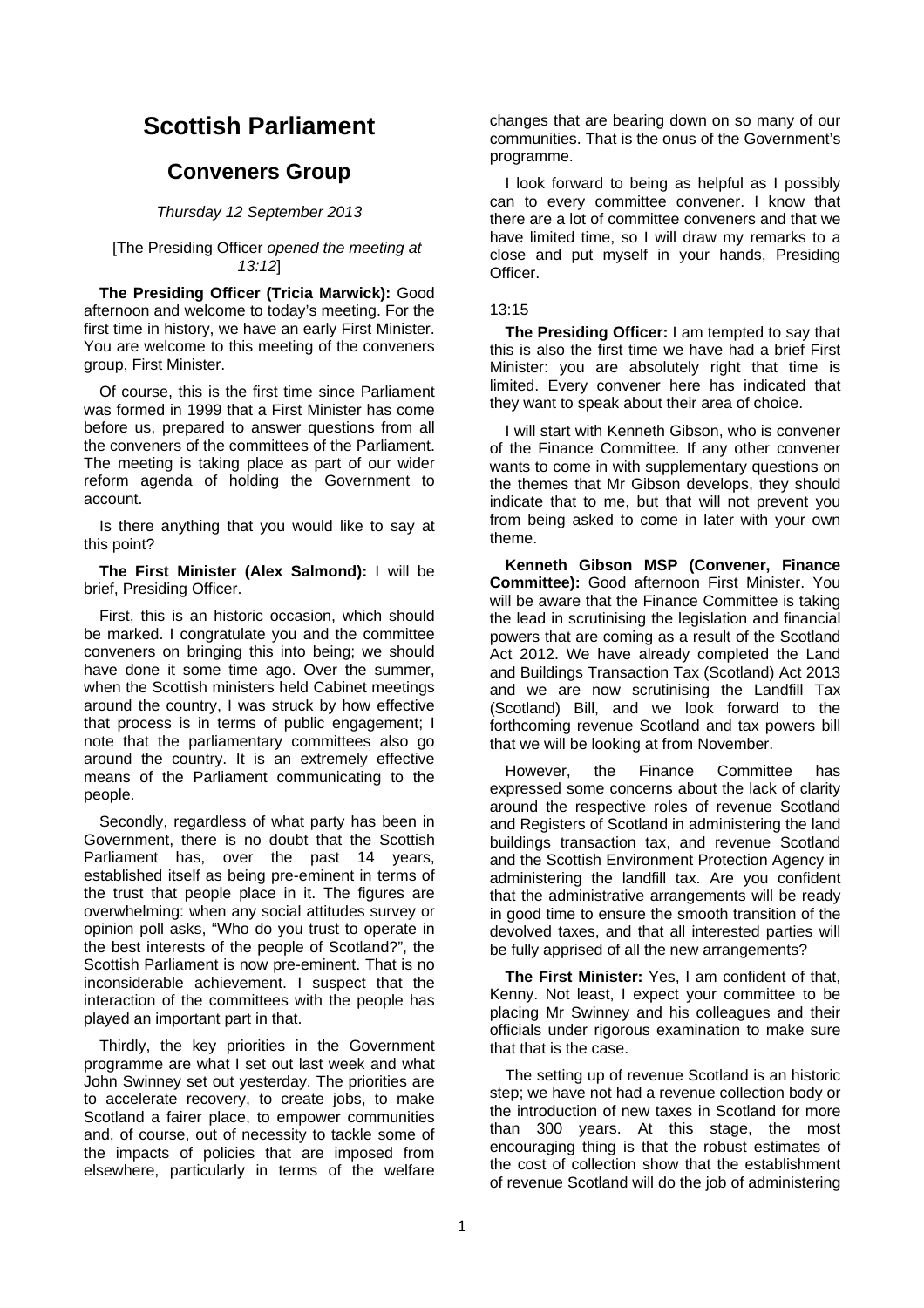the new taxes considerably more efficiently than the alternative offer from Her Majesty's Revenue and Customs. It is a good and confident start, but I am sure that the Finance committee will closely examine the relative roles of revenue Scotland and the breakdown of responsibilities to make sure that it is successful. That is part of the parliamentary process.

**Kenneth Gibson:** Yes, indeed. Mr Swinney would confirm that he gets a fairly robust grilling when he comes to the committee. That will not change in the months ahead.

Given the time constraints and the number of other conveners who are here, I will ask you one other question about what will be a really important issue as we go forward. It is about the adjustment of the block grant in relation to the Scottish rate of income tax and other devolved taxes. Could you provide us with an update of where we are? The Finance Committee has some concerns about the rate of progress.

**The First Minister:** That is a very important issue. As we know from when the subject was discussed in some detail, there is a vulnerability in relying on projections and outruns. Unless those matters are considered carefully, we could get an effective deflationary squeeze on Scottish finances.

Progress is not at a level at which we can be completely satisfied. I am assured by Mr Swinney that there has been progress, but we have to make sure that we are not reliant, in terms of Parliament's finances—not on what is collected in Scotland because that is, by reference, a fair thing to do—on the forecasts of what might be collected in Scotland. There has to be a copper-bottomed method in that calculation so that we can be sure that we are not vulnerable to revisions in Treasury forecasts. As you know, Treasury forecasts are often revised.

**Duncan McNeil MSP (Convener, Health and Sport Committee):** Today's meeting and its scope are new to us. I hope that I can keep myself in your good favour, Presiding Officer. I would like to ask both a general question about the programme for government and a specific question on what might be included in that on an on-going basis.

First Minister, you have rightly made reference, and powerfully so in the past, to alienation and the inequalities that have bedevilled us in Scotland for some considerable time. Well-meaning initiatives, across Governments, have been attempted but, sadly, we have not cracked that nut. The Health and Sport Committee has an on-going inquiry on that theme to try to bring out some of the issues. In your discussions on the programme for government, did you evaluate the overall

programme, in terms of whether it would reduce inequalities and reduce the gap between rich and poor, and whether it would, broadly, have no impact or would improve matters?

**The First Minister:** For a second, I thought that Duncan McNeil was about to say that he wanted to get into my good offices, so I was quite relieved that it turned out that he was referring to the Presiding Officer—

**Duncan McNeil:** First Minister, I will continue to try. [*Laughter*.]

**The First Minister:** We equality assess both our programme for government and the individual bills. As you know, one of the targets for social cohesion that the Government is matched against is to do what we can to increase social cohesion across Scottish society.

We have to be aware that many of the instruments that could have an immediately overwhelming impact on relative family incomes are not under our control. For example, we do not control the minimum wage, although of course we control the living wage for the Government and public sector in Scotland. We do not control the welfare system, but in the programme for government we are, as you know, doing what we can to mitigate the impact of the welfare changes. In looking at our programme in terms of social cohesion in Scottish society, we are aware that we do not have the commanding heights under our control, but the policies that we have under our control are still very important.

As members know, early intervention funding is one of our key levers or initiatives for making longterm changes in Scottish society. We believe that the earlier we intervene, the better. Across a range of policies, that fund and that money will come into being and I am sure that its application will be closely examined by Duncan McNeil's committee.

**Duncan McNeil:** The reason why I asked the question is that, during the course of our committee's inquiry, evidence from the previous health secretary, the current health secretary and the chief medical officer Sir Harry Burns has pointed to the need for a wide range of interventions not simply on income but on how we can change people's outcomes. Health is the only portfolio that makes the reduction of health inequalities an absolute target against which it is tested. Given the importance of jobs, education and all the other portfolios, the question arises: why do those portfolios not include reducing inequalities as a top priority?

**The First Minister:** The Government has a social cohesion priority at the heart of its aims. It is understandable that the health portfolio has health inequalities as, as you put it, one of its top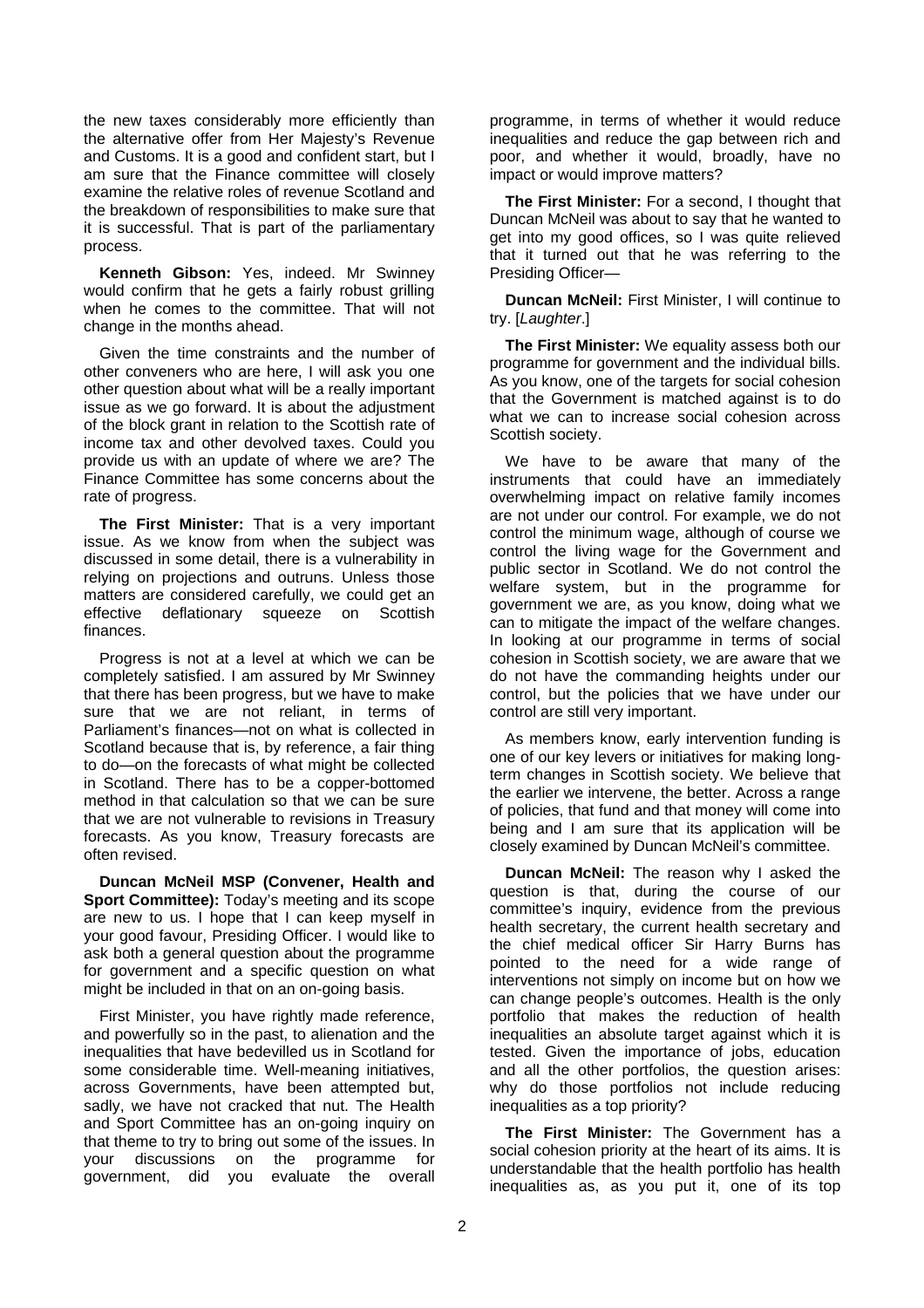priorities—and rightly so because health inequalities are to some extent a manifestation of underlying economic inequality. Therefore, I submit that, in what comes within the Government's province, we are doing exactly the right thing by having that as a priority in health, but also by having our overarching aim of social cohesion throughout Scotland.

**Duncan McNeil:** I do not know whether we will make much progress on the issue, but I think that the evidence shows that we need to do more on some of those other priorities. We need to recognise that inequality can be tackled within our existing remits and powers in areas such as education, where we need to improve educational attainment and access to appropriate education, and right across to the justice system where there are also big issues. I am uncertain about whether equality measurement provides the proper focus. I have no doubt that this Government is just as serious as previous Governments about trying to reduce inequalities, but more needs to be done.

Given the time constraints, I will move quickly to another question. I hope that there is also some consensus on it. Unfortunately, minimum pricing has stalled in the courts. We recognise that it is not a magic bullet and that other things that are within our competence could—and maybe should—be done. My colleague Richard Simpson has outlined a number of sensible measures that have gained support across the opposition parties. I take the opportunity now to put it to the First Minister that there may be room in the programme for government—the legislative programme—to take on the eminently sensible proposals in Richard Simpson's proposed member's bill. I hope that the First Minister can give us some assurance that he will give the bill a fair wind.

**The First Minister:** I say to Duncan that I welcome the fact that minimum pricing for alcohol has much more support across the Parliament than it perhaps did in the previous session, because I think that it is helpful when the Parliament moves forward with a common agenda—not least when we are battling through the courts to get minimum pricing established. We will look at any constructive suggestions for policy initiatives. Of course, some welcome trends in the consumption of alcohol in Scotland—from a very high and disturbing level—have developed over the past few years; there have been the first serious reductions in consumption for a long time.

I would not want it thought that minimum pricing for alcohol is the only Government initiative on these matters; I know that you are aware that it is not. For example, in the Licensing (Scotland) Bill we are toughening the laws on the sale of alcohol to underage people, and many people point to the

legislation that will outlaw bulk discounts on alcohol sales as one of the initial successes that shows that price determines consumption to a great extent.

Let me assure you that we will look at any positive suggestions, either for legislation or proposals that could be adopted into the Government's policies and programmes. We do not look at the background and the origins of good ideas. If they are good ideas, we will take them on board, Duncan.

**Stewart Maxwell MSP (Convener, Education and Culture Committee):** Good afternoon, First Minister. One of the interesting things in the document that you published, "Empowering Scotland: the Government's Programme for Scotland 2013-14" is the ambitions in the early years collaborative section. Can you expand on the issue of childcare? It repeatedly comes up in the chamber, at committee and at First Minister's question time. What is the underlying logic for the priorities that the Government has set out in the document in terms of childcare for under-fives? Why have you chosen those particular methods?

**The First Minister:** We want to make a success of delivering, in partnership with local authorities, a huge enhancement of nursery and childcare provision in Scotland—the move to 600 hours childcare from 412 hours in 2007. That will be of substantial benefit to children and families in Scotland. We are talking about, I think, 121,000 children benefiting. In cost terms, the benefit per child is £700, so it is a very substantial change for the better in Scottish society.

We are doing that in partnership with local authorities and we are committing the funds to reach that 600 hours target—which Mr Swinney did yesterday in his budget—so we are talking about very substantial amounts of public money; I think that it is £190 million over the next two years. We have to be absolutely certain that quality childcare provision is in place and that not only the demand but the supply are in place to make a success of the initiative. We are confident that that will happen, as are our local authority partners.

Sometimes, when we have debates in the chamber and I am told of things that are happening elsewhere, I look at what is happening elsewhere and find that there are huge controversies about whether adequate resources and places are available. It is very important for us to concentrate on delivering that childcare. On<br>looked-after two-year-olds, and the most looked-after two-year-olds, vulnerable two-year-olds, the initiative is obvious.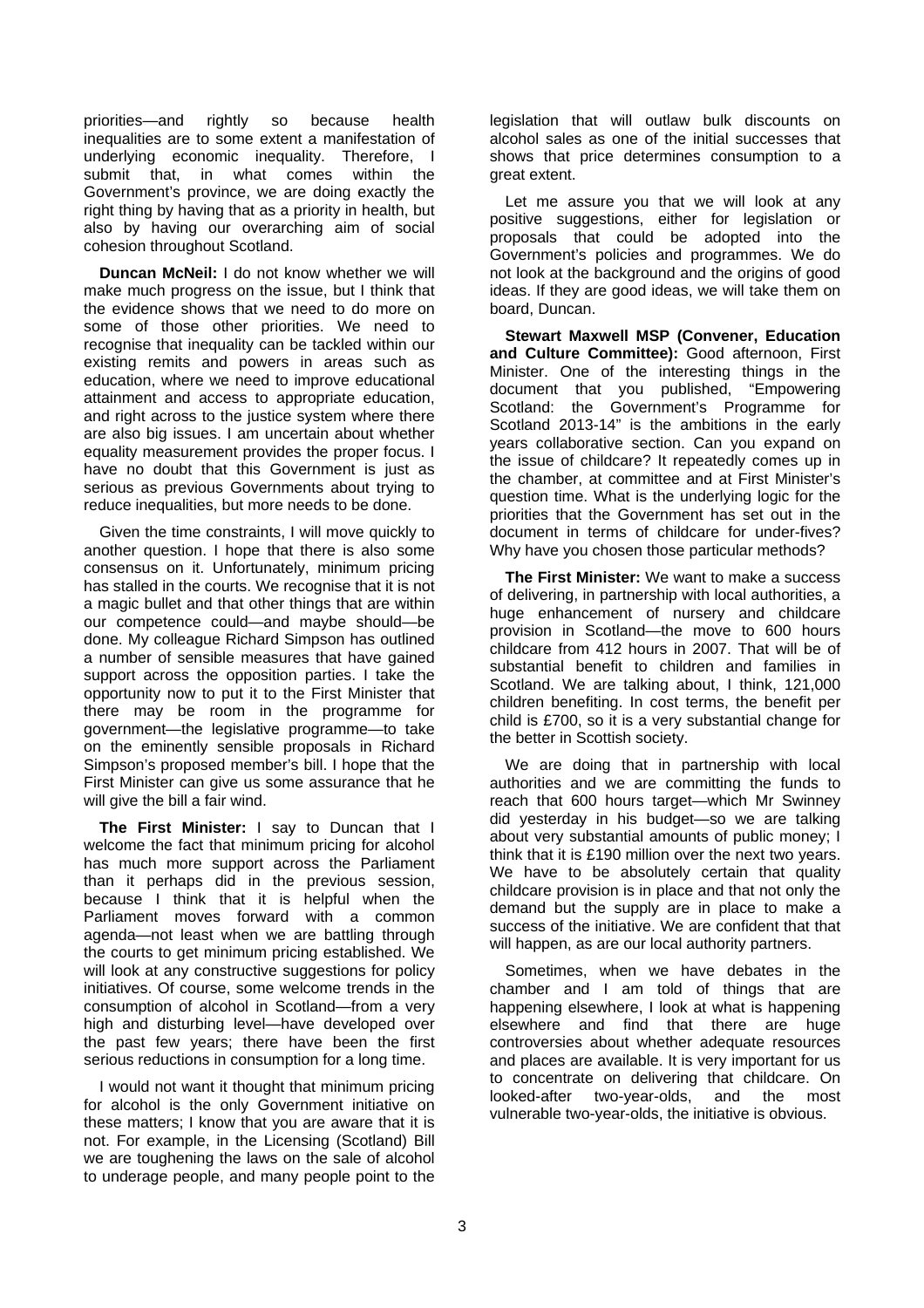#### 13:30

On other measures that we have brought forward, I know that the conveners group will be very familiar with the family nurse partnerships initiative, which is being rolled out across Scotland, and the benefits that it can have. How that initiative relates to the early intervention and change funds is really important. These are not one-off initiatives; they are part of a pattern, both to support the development of children at the earliest stage possible and to enable parents, in particular women, to re-enter the workforce, and to be able to afford to re-enter the workforce, because we think that that will confer substantial economic benefits.

**Stewart Maxwell:** I am glad that you mentioned re-entering the workforce and employability for women. At my committee this week, two parents raised that very issue. Although they welcomed the increase in hours, they also raised two separate points. First, if local authorities deliver on the basis of two and a half hours a day, that will not help to get into the workforce parents who want the flexibility, for example, to spread the hours across two or three days or two and a half days. Such flexibility—rather than two-and-a-half hours a day, which they saw as being ridiculously inflexiblewould allow them to take part-time work.

Secondly, those parents wanted me to raise with you, and with Parliament in general, the issue of what happens when children go to school; they are in school for some of the day, and one of the problems in terms of parents taking full-time employment is the lack of after-school care.

**The First Minister:** We were asked initially why we are moving forward with legislation in that area, as opposed to just increasing the hours. One of the key reasons is that we know that flexibility and how the entitlement is delivered can be almost as important as the number of hours, for the very reason that you have explained. That is why we are taking forward legislation.

We have a group that has input from across the parties; Malcolm Chisholm is a member of the early years task force that is giving advice. One of its early pieces of advice reflects what the parents who were before the Education and Culture Committee said. The importance of the legislation is that it not only places things on a statutory footing—which is very important in itself—but introduces a different style and flexibility of delivery.

Although that is a substantial change for the better, it is still an incremental change, and I do not expect that it will meet every aspiration. Nonetheless, I think that most people will regard it as an improvement. It is critical, as we expand the

hours, that we secure the quality and introduce the flexibility to have the best early results.

**Michael McMahon MSP (Convener, Welfare Reform Committee):** It has been generally accepted that the Scottish Government cannot mitigate all of the impact of the draconian welfare reforms from Westminster. Equally, it has been generally accepted that what the Scottish Government has done—the legislation that you have introduced and the funding that has been made available—must be welcomed. While there might have been a debate about whether the levels of funding could have been more or less, there is certainly widespread acceptance that you have done a lot to address the damage that will come in the years ahead.

One of the things that you have done is introduce the Scottish welfare fund. However, there has been widespread disappointment at take-up of the fund. There is not yet a lot of evidence about the levels—we know that it is bedding in, and we are trying to get to the bottom of that. I have a sort of two-part question for you. The Welfare Reform Committee has taken on a budget adviser this year to look specifically at the council tax reduction element of the budget and at the Scottish welfare fund. According to your programme, we will legislate on the Scottish welfare fund. Will we have access to information about the fund as it becomes available, because we need that now?

Secondly, on take-up, was sufficient publicawareness raising done on availability of the Scottish welfare fund? Evidence is anecdotal so far, but it appears that part of the problem is that the Department for Work and Pensions was known to have been responsible for crisis loans and other support, but since that responsibility has been transferred to local government, advice and information to allow people to access it has not been forthcoming. Have we been remiss in terms of informing people of where they can access the available support? Is that part of the reason why the take-up has been so low?

**The First Minister:** First of all, let me acknowledge the helpful way in which Michael McMahon has asked the question. Government funding for mitigation over the next three years will total something like £224 million. Of course, that is only a portion of the estimates for income withdrawal, but it is nevertheless a very substantial part of Scottish Government funding.

Secondly, I should say that I follow Michael<br>cMahon's Welfare Reform Committee's McMahon's Welfare Reform Committee's proceedings very carefully and so anticipated what direction you would, rightly, come from. I hope that this will be helpful. I can tell you that in November we will be able to give you the first figures, which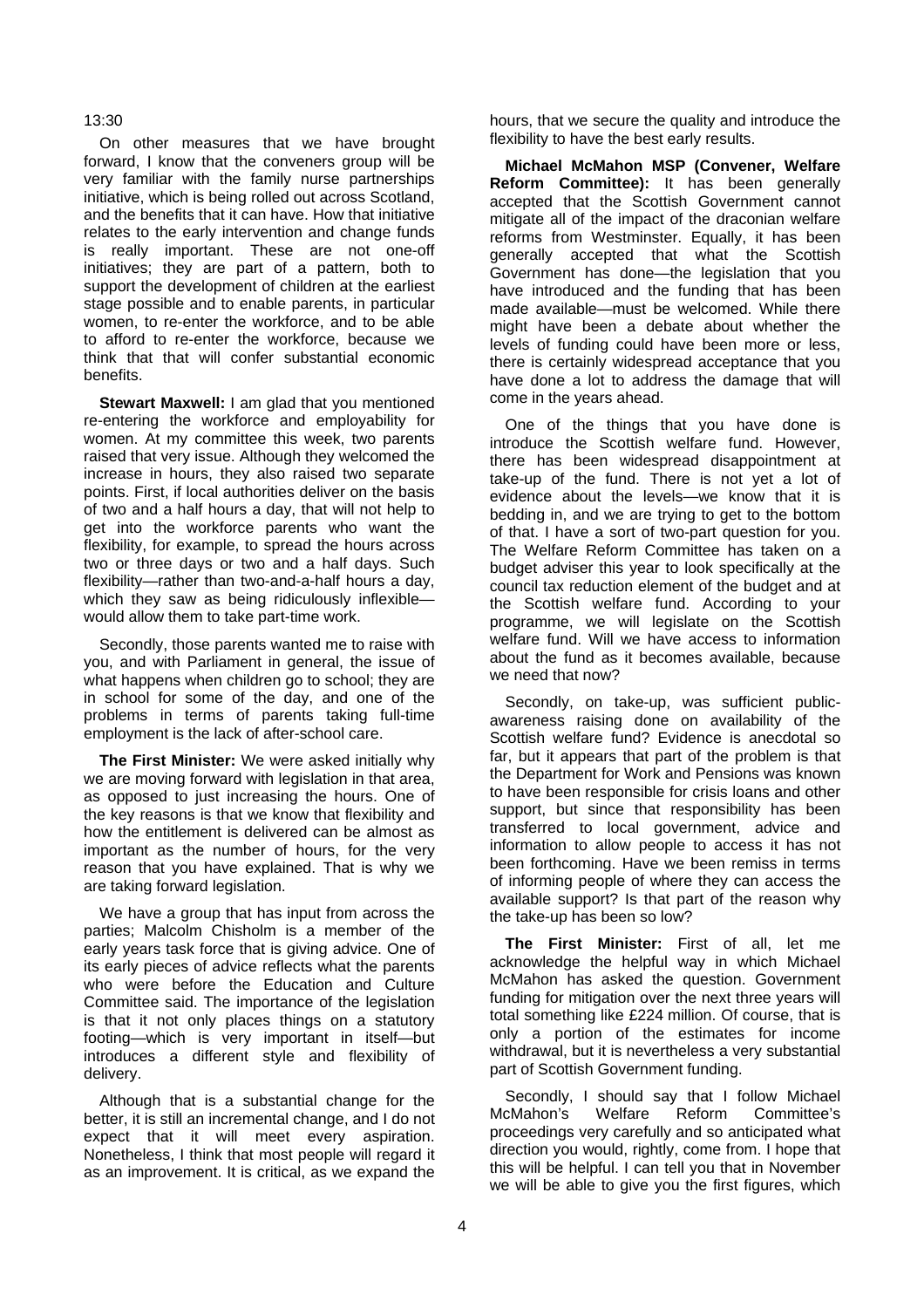we believe will be robust and reliable, for the welfare fund's first six months of operation.

As for what has or has not been done with regard to the welfare fund, I want to draw a contrast with the council tax reduction scheme. If you remember, there was a debate over whether we had the legislative competence to introduce such a scheme—indeed, if I remember correctly, the Welfare Reform Committee received legal advice to the contrary—but we pushed ahead and with our local authority partners realised that if the measure was introduced as a reduction, rather than as a benefit, it would fall within our competence. As a result, there has been almost full take-up of what has been an effective scheme, and we have helped almost 500,000 families, who have not had to suffer the impact on their council tax that they otherwise would have suffered.

Because the new welfare fund, which is administered by local authorities, has just been brought into being, things are inevitably more difficult than they would be with a tried and tested funding method. The figures that we will be able to present to Michael McMahon's committee will provide a robust estimate of what is happening, so I expect that committee to look at the issue and to consider what improvements can be made. After all, it is in everyone's interests to ensure that the fund works effectively.

On estimating the number of folk in question, I have to say that I do not think that in the regular meetings and discussions that we will see the welfare fund being undersubscribed as it comes into operation. If we evaluate, on one side, the scale of the pressure on people and families, and on the other the availability of funds, I have to say that I do not think that undersubscription is going to be a long-term problem. The figures will come out in November; we will examine them robustly, and if the Welfare Reform Committee can identify any improvements to assist with take-up, the Government—and, I am sure, our local authority partners—will want to listen to what you have to say.

**Michael McMahon:** It is inevitable that this is going to be the case, but it has been raised with me that you are going to spend a lot of money on raising public awareness of your independence white paper and on promoting your cause. It would reflect badly if take-up of the Scottish welfare fund dropped because there was no parallel or, at least, equivalent commitment to publicising and raising awareness of the fund for those who might be able to benefit from it.

**The First Minister:** I do not think that you should necessarily expect any shortage in take-up to be a long-term problem with the fund. It is, as you suggested in your first question, far more to do

with the fact that it is, of necessity, an innovation. I think that we both agree that we would rather have a welfare fund than not have it, and that because of their housing and council tax benefit responsibilities the local authorities are the right people to administer it.

I also hope that the Welfare Reform Committee agrees that our putting the fund on a statutory footing in the legislative programme indicates the seriousness with which take this initiative and our responsibilities to do our best to—as Michael McMahon put it—mitigate the situation. We cannot wipe any of this away or eliminate it because we do not have the budget or responsibility to do that, but we can mitigate things and, as I said, the fact that the measure has been set out in the legislative programme underlines the seriousness with which we take our responsibilities on this matter.

**Michael McMahon:** I have one more short question, Presiding Officer.

**The Presiding Officer:** Make it brief.

**Michael McMahon:** I do not believe that there is anything that would legally prevent the Scottish Parliament from considering amending the Housing (Scotland) Act 2001 to address problems with the bedroom tax. There may be technical reasons why we should not go down that route because the legislation that is proposed is not considered to be the vehicle that will address the problem, but will you commit today to ensuring that any proposed legislation that is brought forward by individual members is given proper consideration? The bedroom tax is clearly a housing issue and we have responsibility for housing here, so we could look at the housing legislation to see whether we can address the problems that are faced by individuals who are affected by the bedroom tax.

**The First Minister:** If we remember the debate about the council tax, we will recall that there was great scepticism as to whether the method that we chose and put forward to face the issue was robust and legal, but we said that it was and we have been vindicated by events. If I remember correctly, there were a number of votes on that very matter. We know and believe that the mechanism that was proposed to us by Shelter for discretionary housing payments to help with the impact of the bedroom tax is robust and legal and that it falls within the top-up limit of one and a half times.

We do not have an assurance that there is another legal route, so we have two restrictions one is about legality in terms of competence and the second is the available budget—that bear down, as Michael McMahon acknowledged in his first question. Nonetheless, as I told his colleague Duncan McNeil, if ideas come forward that would enable us, with budgetary provision and within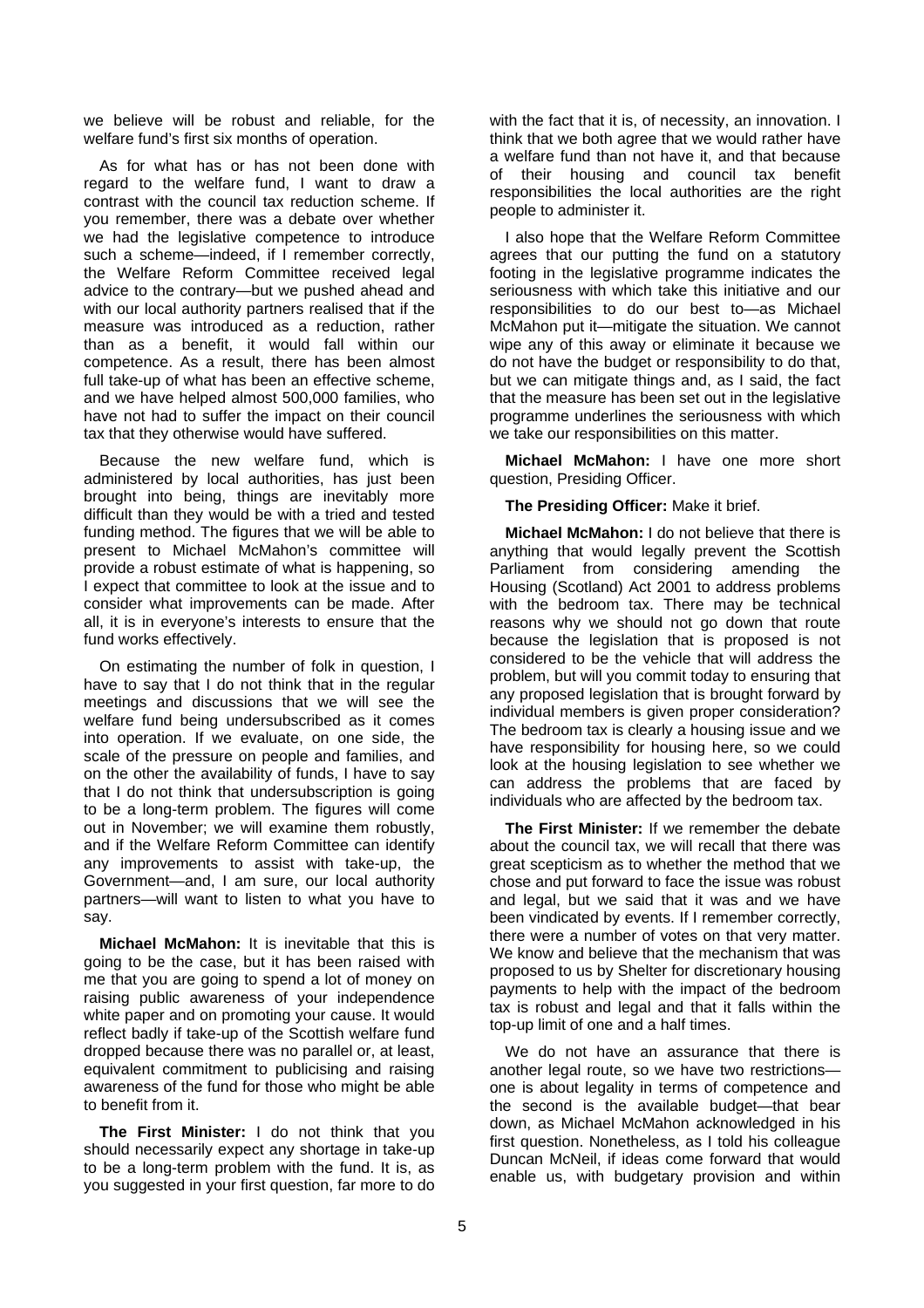competence, to do something effective to help the people of Scotland, that is what the Government is about, so we will look at the quality of the idea, not the origin of the suggestion.

**Rob Gibson MSP (Convener, Rural Affairs, Climate Change and Environment Committee):**  In what ways will the new common agricultural policy deal, which was struck by the United Kingdom Government and which leaves Scotland's rural economy with the lowest support in Europe, hinder Scotland's highly successful food and drink industry in building on the record targets that have been announced this week and in creating new jobs in that sector?

**The First Minister:** That is an interesting area of discussion. It can be argued that, per hectare, we now have the lowest farm payments in Europe—the payments are averaged across the UK, and the UK Government shows a lack of enthusiasm for many areas of agriculture and farming support. Of course, on the one hand, people say, "Oh, that'll just be payments to big fairmers," but, as we both know, the payments result in an impetus for the rural economy, and one of the best engines of growth in the rural economy is agricultural spending.

However, there is another difficulty, and it is a very serious one indeed at present. There has been outstanding success in the production and export of Scottish food and drink. That is not just because of the outstanding success of the whisky industry; the increase in other exports is paralleling that fantastic increase and has been a huge success. Food producers have met the target six years early—I wish that every Government target could be met six years early. In fact, at a reception the other night, I told those involved that that was totally irresponsible of them, because now every Government target will be under pressure to match their achievement. However, it has been a huge success and all credit is due to the industry, the new companies, the entrepreneurs, the farmers and rural communities for producing such fantastic figures.

However, a supply issue is developing. For example, the demand for quality meat products from Scotland now exceeds supply. You may ask, "Why on earth do people not furnish more supply?" and that brings us right back to your question. Certain supply patterns in Scottish agriculture and livestock production depend on upland areas supplying the ammunition for finishing high-quality cattle, and unless farm investment in those upland areas is protected, that investment can be difficult to make. Reduction in the weight of supply also puts pressure on ancillary services—slaughtering, processing plants and so on—so the food industry finds itself, as a result of our having the lowest payments per hectare in Europe, in a position where demand for Scottish quality food and drink products can exceed supply in some cases. That is a critical question that we have to address.

**Rob Gibson:** I have a separate point about your announcement in June of a target that would double to 1 million acres the area of land to be under local control by 2020. Could that play a part in producing more cattle and sheep, and how do you expect us to achieve that target—whether six years earlier or otherwise?

#### 13:45

**The First Minister:** That would be next year, Rob. [*Laughter*.]

I think that the target of having 1 million acres of land under local control is a realistic target. although achieving it obviously depends on a number of things. There has to be a Scottish land fund, which we have replenished to enable communities to have the organisation and the ability to exercise their pre-emptive rights—they have to be helped and financed to get them into that position. There are a number of excellent examples of the move to community ownership resulting in a rise in production as well as that joint ownership of the assets. That has been the case on certain islands, whether in relation to their renewable energy projects or the nature of their produce—I have great hopes for Machrihanish air base and the utility of that facility, too—and I am sure that it will continue be the case as we look to meet the 1 million acre target.

Although this might not contribute many acres to the achievement of that target, it is interesting to note that, over the summer, a lighthouse on the south-west of the mainland of Scotland came into community ownership and that a lighthouse on the very tip of the mainland of Scotland is well on the way to coming into community ownership, which will complete the great national trail. I think that that will help to inspire people. The conference that you mentioned was very much about the nuts and bolts of the process and the inspiration that community ownership can offer other communities.

Our legislative programme includes the community empowerment bill, which seeks to extend—in terms of public assets if not the number of acres—to urban and city communities in Scotland the ability to be empowered through community ownership.

**Christina McKelvie MSP (Convener, European and External Relations Committee):**  First Minister, you will know that the benefit of the European and External Relations Committee is that we get to look out at the rest of the world and see what the rest of the world is thinking when it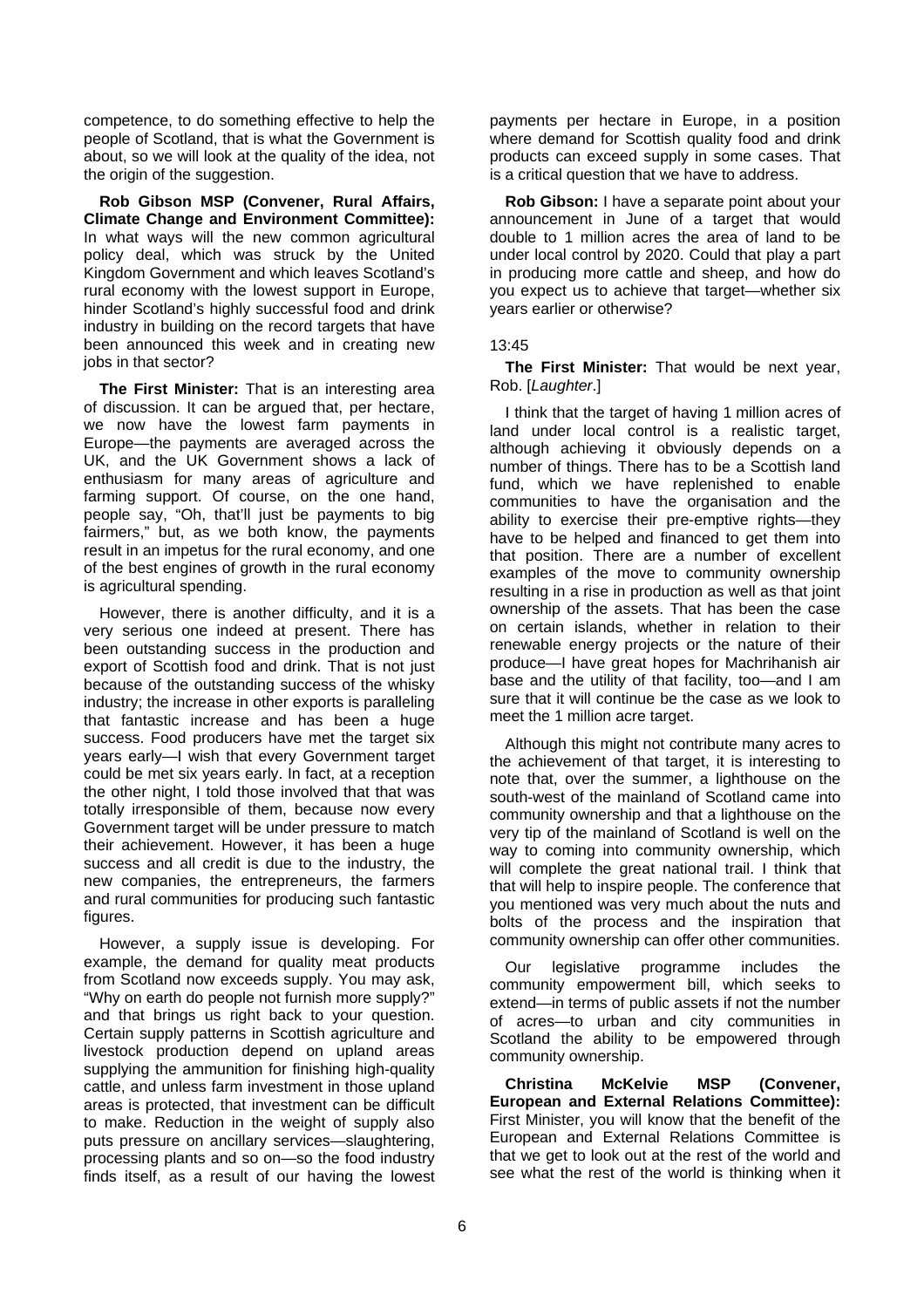looks back at Scotland. The committee has recently done, and is continuing to do, big pieces of work on European structural funds and European regional development funding, and we are reviewing the Scottish Government's country plans. In relation to that work, can you tell me how the Scottish Government will maximise the use that is made of any funding that we can get from Europe? Is there a strategic plan?

My other question ties into the same issue and relates to the country plans: how do we develop Scotland's place in the world? We looked at educational links, cultural links and—specifically business links. How we can use all those to encourage Scotland's economic growth and enhance its economic reputation?

**The First Minister:** We have a policy of maximising the best use of suitable funds, in relation not just to the external promotion of Scotland, but to the scientific budgets, research grants and so on. I think that our officials—whether Scottish Enterprise officials or Government officials—are extremely adept at ensuring that positive offers from Scotland match the criteria. For example, we are looking closely at the changes in the nature of the European research and innovation funds and at how those mark and can benefit renewable energy projects in Scotland. We have achieved considerable success in doing that, and the committee's insight into such matters has been important.

On how we match that to country profiles, your committee has produced reports that are very helpful from the point of view of our international engagement, such as your recent report on China. Such reports are always helpful in profiling the initiatives that we are undertaking against the results that we are achieving. It is always helpful to get insight into how that can be done better.

Virtually any country that I know of would give its eye teeth for two things. The first is the international reputation that Scotland has, which is excellent; the only requirement is to ensure that that reputation is enhanced and promoted. The second is the way in which Scottish Development International goes about its business. It is generally regarded to be one of the best direct investment and trade organisations in the world and is the envy of many other countries.

SDI's recent record on both export performance—the figures from last weekend showed that Scotland is the only country in these islands with an increasing export performance and inward investment, where we have been enjoying a record number of projects and record years, is a tribute to the excellence of its work.

**Christina McKelvie:** I have a quick supplementary question on the United Kingdom Government. The committee sometimes finds that it is constrained in the way that it can look at things because of the fact that Scotland is not a member state. Do you believe that Scotland's not being a member state and not having a seat at the top table has a big impact on us and that, if the situation changes, as I hope it does, we will take the biggest benefit out of that?

**The First Minister:** Member state status, whether in Europe or worldwide, confers certain rights. Member states have rights that devolved Administrations do not, in terms of both our engagement and the engagement of our politicians. It is accepted that Scotland punches above its status and weight, but some of that punching is required precisely because we are trying to reach the status that would be accorded either to a member state in Europe or, in terms of international engagement, to a sovereign country by right. We have to work extremely hard to keep our profile up precisely because we are not a sovereign state. In European decision making, the Council of Ministers trumps all, and for a country to pursue the policies that it wants to pursue, there is no substitute for direct access to the Council of Ministers by right.

**Murdo Fraser MSP (Convener, Economy, Energy and Tourism Committee):** In a few weeks, the Economy, Energy and Tourism Committee will start a piece of work that will look at Scotland's economy after 2014. The publication of the Scottish Government's white paper on independence will be important in helping to inform that inquiry. When is it going to be published?

**The First Minister:** In the autumn.

**Murdo Fraser:** We are in the autumn now, First Minister. Can you possibly be a bit more specific, given that you probably have a date in your head?

**The First Minister:** It will be published before the autumn is over, Murdo. By definition, you will not have long to wait. Let me assure you that, when the Deputy First Minister decides the final publication date this autumn, your request and requirements will be at the top of the list in her considerations.

**Murdo Fraser:** Thank you for that. I have a follow-up question about something that might be in the white paper that will be of interest to the committee and to the business community more generally: the currency in an independent Scotland. I am sure that you are aware of the work of Jim and Margaret Cuthbert, who are economists who are not unsympathetic to your own political outlook. They published a paper this week in which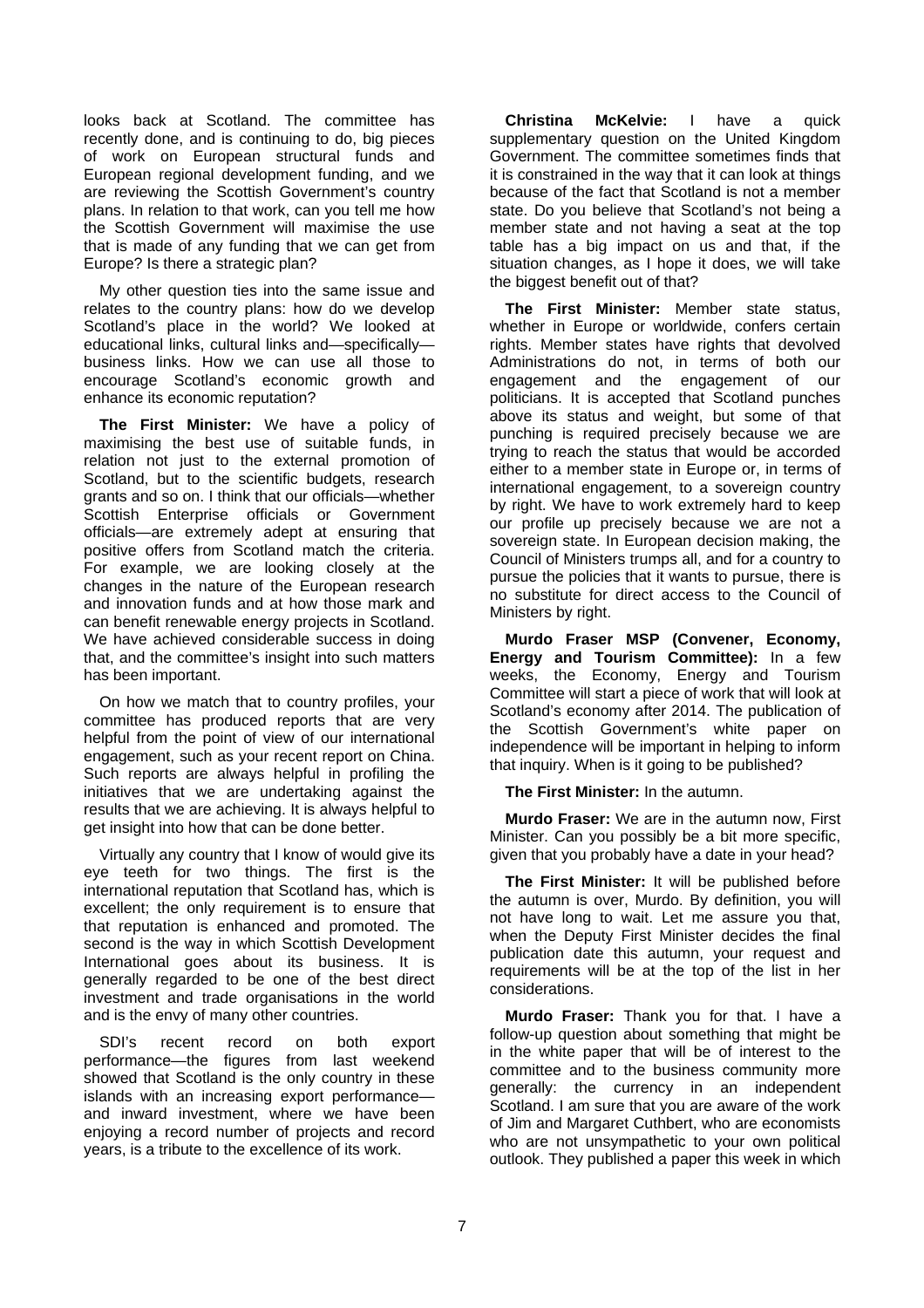they state that it is difficult to see how a UK currency union would be consistent with

"any meaningful form of independence".

They go on to say:

"But it is certainly the case that the constraints involved in such an arrangement are currently unknowable, so that the economic policy options open to a Scottish government in a UK currency union are largely a matter of guesswork."

How will you ensure that your white paper is not based just on guesswork?

**The First Minister:** We could cite a range of experts, some of whom have not been considered sympathetic to the Scottish Government's political direction. I am thinking of John McLaren and Brian Ashcroft, who have argued that a currency area with sterling would be the sensible option. Others who have not been great commentators on the direction of Scottish politics—I am thinking of Professor Danny Blanchflower, who is a notable economist of worldwide distinction—have argued that position. The Government's own fiscal commission includes two Nobel laureates who have put forward a considered view as to why a shared currency—a sterling area—is the best option not just for Scotland, but for the rest of the UK.

The central argument is about the discretion that that would give us in economic policy making. If you read the fiscal commission's report—which I am sure you will as an essential part of your preparation for reading the white paper—you will see a detailed list of fiscal and economic levers. It includes areas such as competition policy, energy policy, spending and tax raising, control of which is not available to the Scottish Government at present but would still be available to an independent Scottish Administration within a sterling area.

You are a well-known proponent—much to your electoral cost within your own party, if I remember correctly—of what we might call maximalist fiscal freedom. When you were advocating that position—and were, unfortunately, unable to take all your party with you—you were, presumably, doing so because you thought that that fiscal freedom was important for Scotland to have, for a range of reasons. Of course, under your formulation, that would have been done with sterling as a currency. If you thought that it was important to have that fiscal freedom, you must have at least acknowledged the great importance of those things in terms of the formulation of economic policy.

If we can leave politics aside, I am sure that you will find in the white paper nuggets that you can agree with in terms of future economic policy

formulation—whether you are allowed to say so is another matter.

**Murdo Fraser:** I think that you will find that there is quite a broad difference in our opinions, even on that matter. However, given the time constraints, it would be unfair to pursue this line of questioning much further.

**The First Minister:** I thought that the issue was the difference between your opinions and those of Ruth Davidson, but we will leave that to one side.

**Kevin Stewart MSP (Convener, Local Government and Regeneration Committee):** I am glad that you mentioned community empowerment in your opening remarks, First Minister. As the Local Government and Regeneration Committee has been going around the country in pursuit of its public sector reform inquiry and its regeneration inquiry, we have found that the issue of where power lies is extremely important. At the moment, the Convention of Scottish Local Authorities is considering its constitutional position with regard to local government. Do you have a view on the work that COSLA is currently undertaking in that regard?

**The First Minister:** I am open-minded with regard to some of the areas and proposals that COSLA has been considering and about the practical entrenchment of local government's position. It would be useful if we let COSLA come forward with ideas.

Over the summer, in a variety of announcements, we have reflected on the powers that might be available to local authorities and island councils in Scotland. When I was in Shetland, there was the Shetland declaration, and when we were in the Borders, we talked about the borderlands initiative. We have reflected on the powers that are available and we will look closely at what the city councils have been saying. If COSLA comes up with plans that it thinks will enhance local government in Scotland, we will consider them with an open mind.

One of the successes of our term as a minority Government was that we managed to establish with COSLA a mutuality of esteem, through the concordat. I know that the concordat became a matter of political debate, discussion and even banter, but I believe that an important principle underlay the concordat—that of partnership working between central Government and local government, under different political frameworks. On a number of issues—as is evident in the recent figures on teacher employment—that approach has managed to achieve substantial progress for the people of Scotland in difficult circumstances. I will certainly look with an open mind at the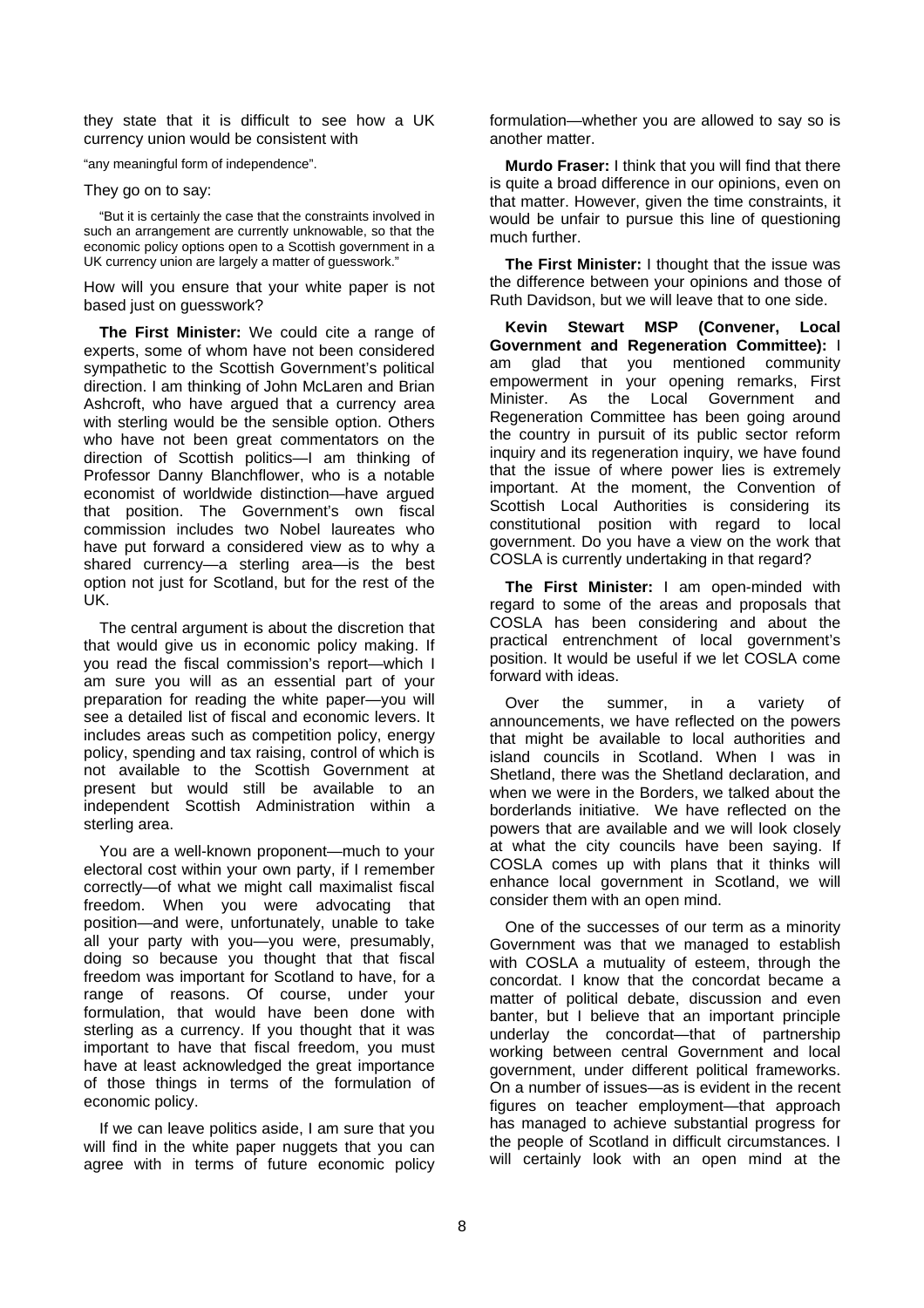proposals that COSLA makes, along the lines that you are suggesting.

**Kevin Stewart:** On the mutual respect between your Government and local government in Scotland that has been gained in recent years, can we be assured that the level of flexibility and independence that local government now has will not be restricted in future by a huge amount of ring fencing, such as existed previously?

**The First Minister:** One of the initial things that we did during that period of minority Government was to release local authorities from what we felt was unnecessary ring fencing in a range of areas. That was well received by local authorities.

There is a temptation not just in this Parliament but in any Parliament for members to become impatient when they see an issue that they care about and think is really important—they want to make sure that that issue is under their absolute direction and control.

Sometimes we have to trust the people delivering those areas of policy and recognise, through that parity of esteem, that they have as much of an interest in delivering a successful outcome for the people as parliamentarians have. That was the impetus behind our release of local authorities from a huge amount of ring fencing back in 2008, and I think that the arguments for that still pertain. There are some areas in which, when additional funding is given, by agreement it has to be directed of necessity. Nonetheless, I do not think that anybody is seriously proposing that we move back to the extreme ring fencing that we had previously.

#### 14:00

**David Stewart MSP (Convener, Public**  Petitions Committee): First Minister, you will be well aware that our petitions system has a strong history. The previous Scottish Parliament had a petitions system and the idea dates back to David II, who had one in the 14th century. Many of the petitions that come before us highlight failures in public services—for example, the failure to roll out insulin pumps for diabetics throughout Scotland. What can you do in your legislative programme to ensure that health boards deliver uniformly on health priorities throughout Scotland and that ordinary patients are listened to when they have genuine health concerns?

**The First Minister:** I did not know that about David II—thank you for that information, which shows that the system has a long, honourable tradition.

We certainly look closely at the work of the Public Petitions Committee and we take it very seriously. I understand, from the information that I have been given, that we have received 199 requests for information in relation to 105 separate petitions. That information and the issues that it throws up are treated very seriously by Government, including the question that you raise of insulin pumps.

During the public meeting in the town hall after the Fraserburgh Cabinet meeting last week, one of your petitioners, Ron Beatty, raised the issue of safety on school buses. He asked for a Government debate, which can often be facilitated by the Public Petitions Committee, and I am keen to see that happen. In his question and the answer that I was able to give, I was struck by the fact that, although people's absolute wishes for progress cannot always be met immediately, there is a great deal of respect for the position that he has been able to pursue through the committee, which gives a form and substance to requests for help. We take these things seriously and will also take seriously the point that you have made.

**Maureen Watt MSP (Convener, Infrastructure and Capital Investment Committee):** First Minister, my question is about the legislative programme. The Infrastructure and Capital Investment Committee is likely to be the lead committee on both the procurement reform bill, which, due to factors outwith the Government's control, probably because of Europe, has been delayed, and the housing bill, which is likely to be speedier in coming before the Parliament than might have been expected. Therefore, the committee is likely to be considering two fairly major pieces of legislation in tandem. We are not averse to hard work, but I worry that the public particularly stakeholders—will feel that the committee does not have adequate time to hear all the evidence and scrutinise the legislation properly. The committee might also have its own work that it wants to do. Do your bill teams consult each other on when bills will be introduced to the Parliament, even before they come to the Presiding Officer's office?

**The First Minister:** I will certainly look into that. The parliamentary timetabling of the legislation that we propose is a matter for Government, but it is for the Parliament to decide how that legislation is scrutinised. I will see whether we can be helpful.

I signed the procurement reform bill over to the Parliament yesterday. Because this is a parliamentary committee, I can say a word or two about it. You are right to say that it was delayed by the changes that are happening to European regulation, but I am satisfied—subject to your committee's examination—that we have set down in the bill some key potential enhancements for the way in which procurement is used for the Scottish economy and, indeed, Scottish society.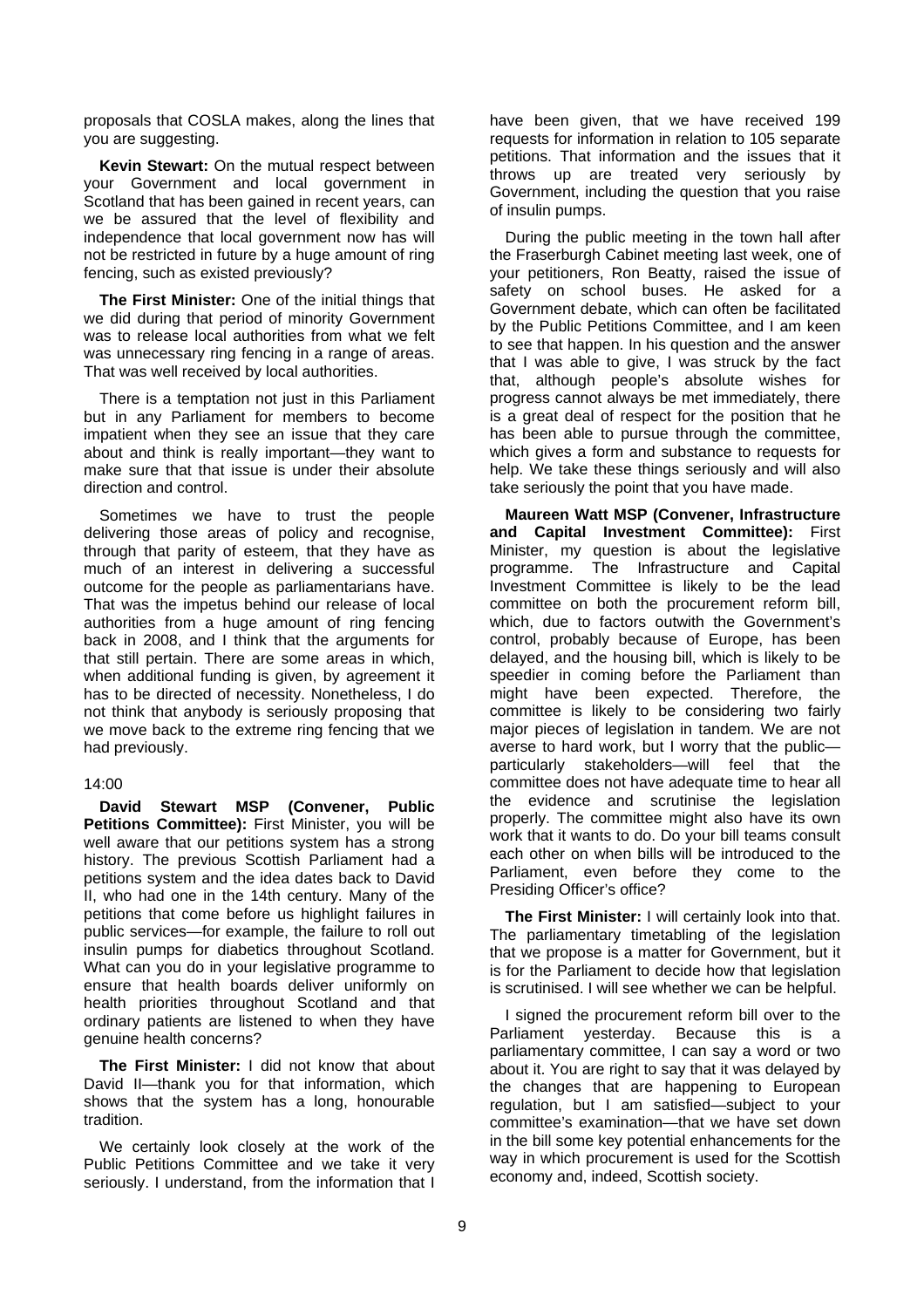First, for example, take our good record as regards small and medium-sized enterprises. We are third in Europe by most measurements in terms of the number of SMEs that get Government procurement and the bill outlines regulations on how we can make that even better.

Secondly, community benefit clauses are a critical way, in terms of the regulations in the bill, of allowing communities to take matters forward.

Thirdly, how procurement can be a means of eliminating blacklisting—from society as well as from public sector contracts—is an issue that I take very seriously and I gave a commitment to the Scottish Trades Union Congress last April on that. I think that, with our partners in the STUC, we have found a way of doing that—a method of empowering the Government and the Parliament to enable public sector contracts to be used. That will not be just a welcome notification of intent. such as that which the Welsh Government issued in the past couple of days; rather, the bill will enable regulations to be made so that if a company is found guilty of blacklisting it will not be able to qualify for public sector contractual obligations unless it is able to demonstrate that it has mended its ways in terms of how matters are taken forward.

It may be that the delay—the reasons for which were not in our hands, as you rightly say—has had the benefit, through our discussions with stakeholders, of producing legislation that I believe and hope will help small and medium-sized businesses in Scotland. It will help community empowerment through public benefit clauses, and will help to eliminate something that is deeply wrong in society: the blacklisting of people, sometimes unknown to themselves. We can use public sector procurement as a means of provoking a beneficial and welcome change in society.

**Kenneth Gibson:** To follow on from what Murdo Fraser was saying, the Scottish Government and its agencies are obviously doing a lot of work to raise awareness overseas of Scotland's highquality goods and services. What impact is the independence debate—for and against—having on Scotland's profile overseas as regards attracting inward investment to Scotland?

**The First Minister:** I think that it is having a great effect on Scotland's profile. If I remember rightly, somebody from Lloyds Bank or Bank of Scotland came to one of the parliamentary committees—

#### **Kenneth Gibson:** Ours.

**The First Minister:** It was your committee—you will remember it better than I do, but I remember the reference. That person came and predicted that effect some months ago. What can I say? The proof of the pudding is in the eating, as borne out by the figures.

A year past November, I think, the chancellor forecast that inward investment would take a substantial hit in Scotland because of the debate about Scottish independence. Since then, we have seen record levels of inward investment into the Scottish economy. Equally pleasing is the very substantial progress in exports. That may be because of that raised profile or for other reasons, such as the excellence of the relevant agencies. Certainly the raised profile that Scotland is enjoying internationally is being mobilised and utilised to very good effect in business and commerce at present.

**Duncan McNeil:** I am pleased that you view the procurement bill as being able to deal with some of our wider social problems. Something that we identified in relation to elderly care—and our committee is deeply concerned about this—is that those who are being asked to provide that care at arm's length are not treated or trained properly and are paid woefully.

As it stands, can the procurement bill address some of those issues by providing the living wage not only to those who directly work with us but to those who clean Government offices and who provide our elderly care—people who are suffering real inequalities, who are distant from the market and who are bearing the brunt of the constraints, accepting lower pay, zero-hour contracts and so on? Can we address all those issues through the procurement bill?

**The First Minister:** I think that we can address some of them. We have looked at this area closely. We can have criteria within the regulations by which we judge the fitness of companies that are pursuing Government contracts.

However, although we can make progress, we would not be able, for example, to set a minimum wage with regard to contractors. The European directives clearly say, "Look, if you want to increase the minimum wage, just do it"; however, we cannot do that. We would need the powers to address the issue directly because we cannot do it through procurement itself.

That does not mean that we cannot make progress. When your committee and Maureen Watt's committee get the chance to study the bill, you will see that there are regulations relating to, for example, the criteria by which we judge a company, but we cannot prescribe a minimum wage. The interpretation of the European Commission's own procurement regulations is perhaps not unreasonably—that if a country wants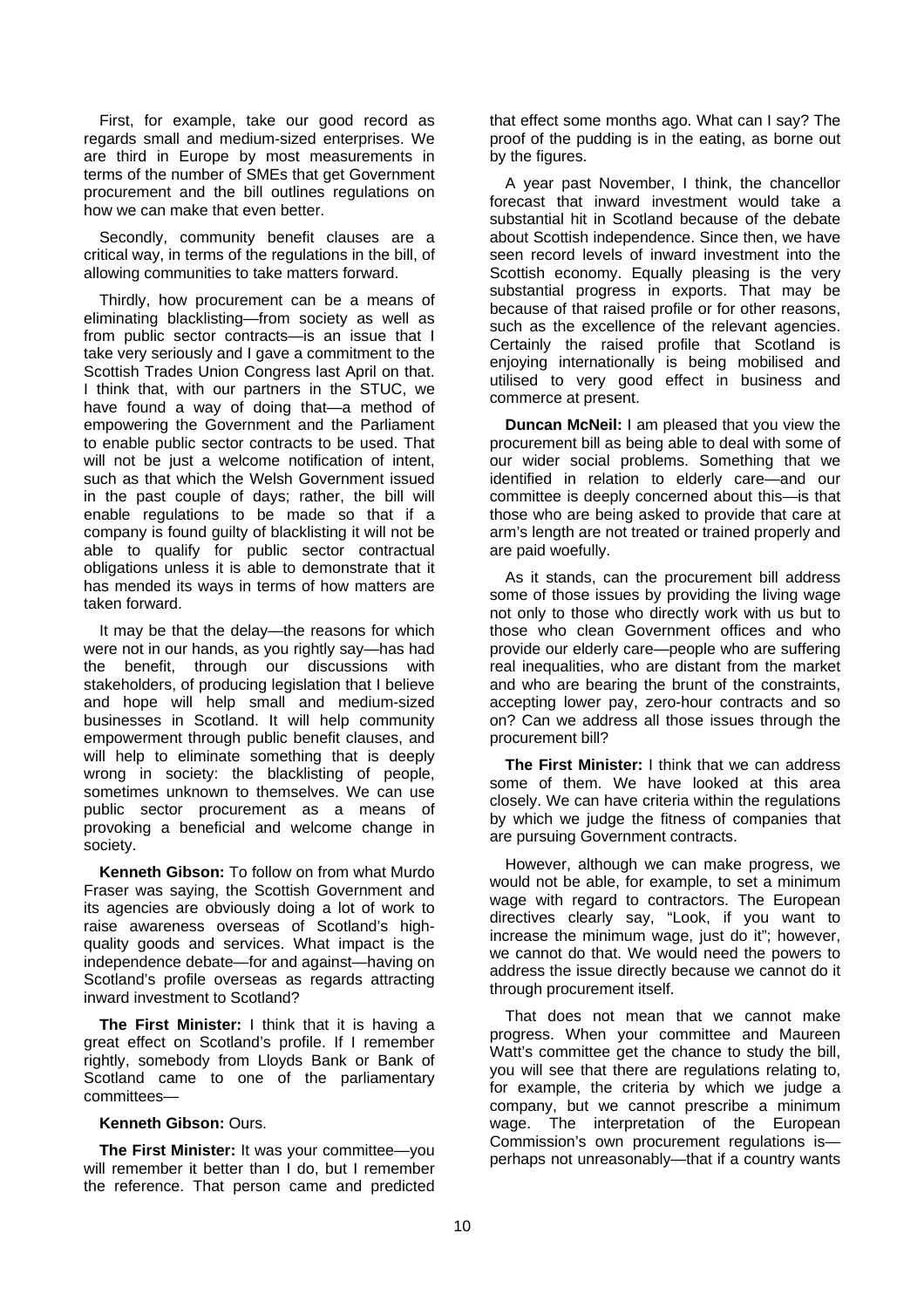to increase the minimum wage, it should simply do so and not achieve that by some other means.

**Duncan McNeil:** I accept that other people are searching for other ways of dealing with these issues, but the fact is that, while council leaders and politicians in this place are announcing the living wage, people in those organisations are being outsourced to avoid the payment of such wages. If the procurement bill is not the way to deal with the problem, what can we do about it now?

**The First Minister:** First, please take as read what I have said about the procurement bill but. secondly, I point out that the Scottish Government has introduced the living wage and does not have zero-hours contracts in its areas of activity. The introduction of that minimum wage increase is a welcome development in Scottish society—

**Duncan McNeil:** Are the people who clean your offices subject to those terms?

**The First Minister:** In the procurement bill, we will be able to make progress in a number of areas, not least on the issue of blacklisting and our assessment of the fitness of companies.

The question that the European directives pose not only for me as First Minister but for all of us and you, Duncan, is whether this is an excellent reason why the Parliament should have the ability to increase the minimum wage directly—

**Duncan McNeil:** If you are not going to act now, First Minister, you are unlikely to act when you have the powers.

**The Presiding Officer:** I want the First Minister to answer, Duncan, but we need to move on to the other conveners.

**Duncan McNeil:** I am finished, Presiding Officer.

**The First Minister:** As we seem to have strayed into a political debate, let me see whether I can recapitulate slightly. We are taking considerable action on the living wage and with the procurement bill and our substantial discussions with the STUC we are going to achieve progress on a number of areas that are very close to my heart, the heart of the STUC and indeed the hearts of all those who care about fairness in Scottish society. We will be able to make progress in the law on procurement and how we judge the suitability of companies, but it does no one any favours to pretend that we in this Parliament have legislative competence over areas where we do not have such competence. As a result, it would be useful if people like you, who want this Parliament to address questions about the minimum wage, accepted as a responsibility

that we should have the powers to be able to do exactly that.

**Christine Grahame MSP (Convener, Justice Committee):** I am going to go back and ask about legislation. I should note that these questions have been authorised by the Justice Committee, so I had better stick to them.

First of all, First Minister, I listened with envy to your comment that you pay keen attention to the Welfare Reform Committee; I hope only that you pay the same attention to the Justice Committee. I want, however, to make a serious point. We have in train a large number of legislative proposals, which together with your announced legislation on courts reform and damages make very significant changes to the justice system. Moreover, the measures interact with each other. We must also bear in mind practicalities such as the closure of sheriff courts; the rightful burdens that the Victims and Witnesses (Scotland) Bill will put on the police and the Crown; the proposed abolition of corroboration, which might lead to more cases; and the impact of the end of certain categories of early release on the prison system. For different reasons, these measures make demands right across the spectrum of the justice portfolio and the committee's concern is that officials might be working in silos. Do they speak to each other? Is there any strategy for looking at not just the technical interaction of legislation but the practicalities that flow from it?

#### 14:15

**The First Minister:** We look carefully at justice legislation and the practicalities that will flow from it, and I am sure that officials always do that, because they know that if they do not they will get short shrift under examination by Christine Grahame and her committee. We are conscious of the number of justice initiatives that are coming forward, and we think that they are doing good in society and are achieving results for the justice system. The decline in recorded crime, which is the best for 40 years, and the decline in reoffending, which is the best in 14 years, indicate that some of the changes that we have made are proving positive, but we know that justice changes require close examination, and we are confident that Christine Grahame's committee will give them exactly that.

**Christine Grahame:** It is not just a question of whether we do that, because we will; it is about the practicalities that follow such changes. Linked to that is the point that, under standing orders, committees are expected to carry out a range of business to scrutinise and hold any Government to account, which involves not just looking at legislation that is brought forward; there should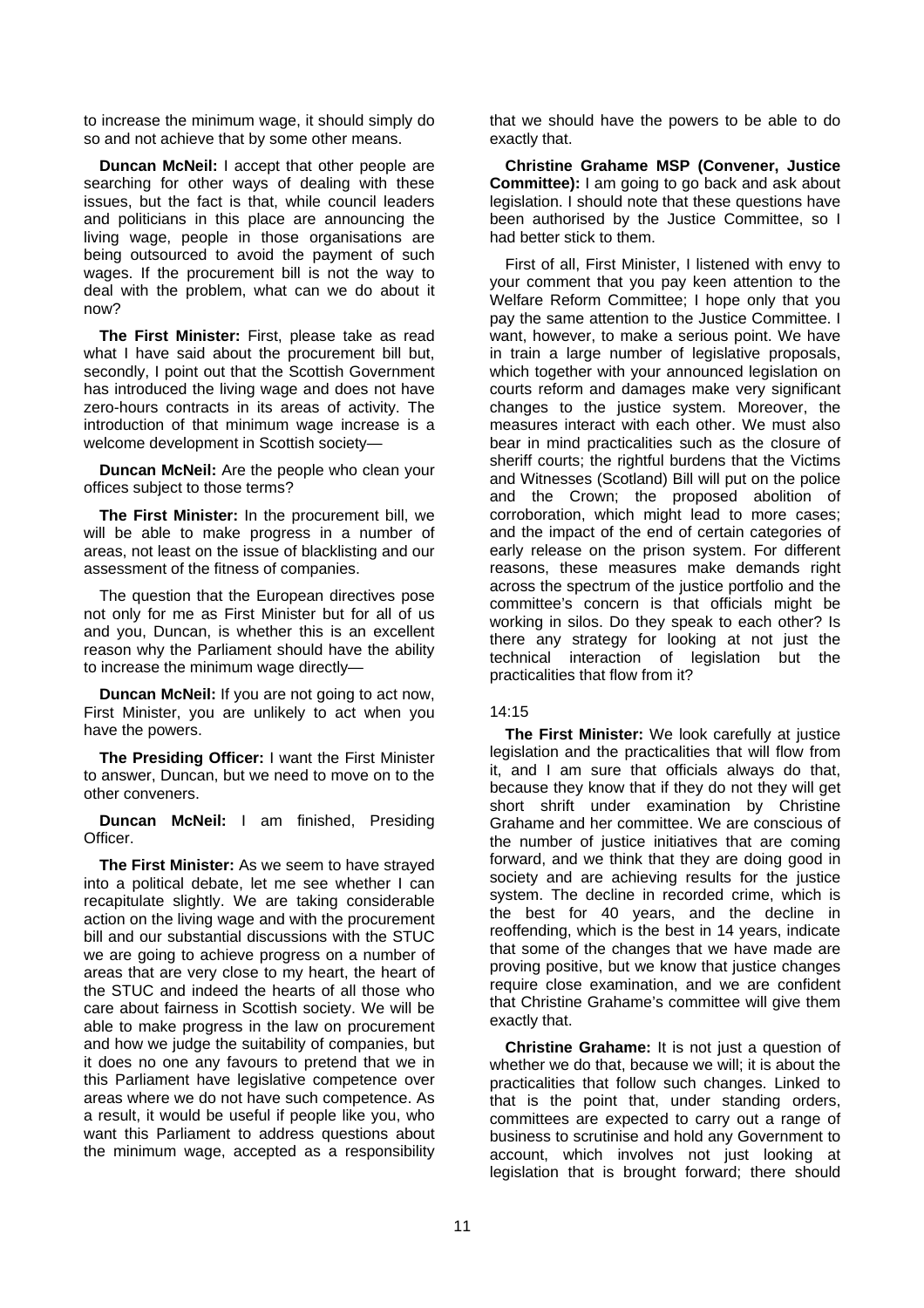also be time for post-legislative scrutiny—very little of which is done in this Parliament—and to look at petitions and do inquiries.

Speaking on behalf of the Justice Committee, and having been involved in previous Justice Committees, I know that there is no room to do anything else. If the First Minister had been paying close attention to the Justice Committee, he would know that we just do legislation after legislation, like a sausage factory. What I am asking is whether, rather than that, before legislation is announced, before the Parliamentary Bureau which always has a Government majorityallocates business, and before the current Government or any Government goes forward with anything, you could speak to conveners so that the committees can do their job properly, by balancing legislation and inquiries, thereby doing the Government a good service, let alone the Parliament and the people of Scotland. The balance at the moment, certainly for the Justice Committee, has shifted.

**The First Minister:** I understand the point. I also remember that, at one time, relatively recently, there were two Justice Committees in operation, so great were the legitimate demands on the committees' time. We have been forced to choose what justice legislation comes forward. For example, we have a commitment, which we intend to honour, to bring forward legislation based on the Cullen recommendations on fatal accident inquiries in Scotland. Because we are conscious of the pressure on legislative time for the Justice Committee and the Parliament, we could not put that into the current legislative programme. We will do it, but we are conscious that we cannot achieve all the legislation that we wish to achieve, particularly if it is bearing down on one particular area and on one committee. I hope that you believe that we are conscious of and grateful for the work that is done in the committee, and that we do hold over, and have held over, legislation because we are aware that, regardless of how desirable the legislation is, all legislation must be properly and effectively scrutinised. I have enormous confidence in Christine Grahame's ability to lead the committee in effective scrutiny.

**Christine Grahame:** That will not wash; I do not take flattery. It is a serious point. We should consider allowing certain committees—I can speak only for my own—to have time to do postlegislative scrutiny. We have no second chamber and no opportunity to do that. The Parliament is 14 years old and it should have a chance to look at how things have worked out. I understand that Governments want to announce lots and lots of bills, and that is fine; they have all been like that. However, committees should have time to do other things that would enhance their ability to scrutinise

current legislation; it would not get in the way of that.

**The First Minister:** In a non-flattering way—

**Christine Grahame:** At last.

**The First Minister:** I shall take that as a stricture in future: there will be no more flattery.

We are conscious of the pressure on the Justice Committee. As I said, we have had to prioritise a number of justice initiatives. I am aware that postlegislative scrutiny is a key part of our processes in the Parliament, and I am also aware that many justice issues, by their nature, are controversial and that people care about them a great deal, as they should, because justice is one of the integral parts of Scottish society.

The evidence that we have thus far tends to indicate that some of the legislative initiatives and general Government initiatives in the justice portfolio have been pretty successful in delivering good outcomes for the people of Scotland, such as the dramatic reduction in the amount of recorded crime. I particularly welcome the indications that reoffending is in decline in Scotland—that has been one of the perennial issues that committees of this Parliament have discussed. The move to a single police service has been not uncontroversial and represents a major change, and it has been well examined in Scottish society. Those are substantial issues. The legislation might have put great burdens on your committee, but there is a lot of evidence that it has had a substantial and beneficial effect for Scotland.

**Margaret McCulloch MSP (Convener, Equal Opportunities Committee):** Earlier this year, the Equal Opportunities Committee published its report on women and work. The committee looked in depth at issues such as occupational segregation and training, and also childcare.

Yesterday, we learned that women's unemployment in Scotland has gone up by 13,000 on the previous quarter, while total unemployment across the UK seems to be coming down. Why has there been such a dramatic rise in unemployment for women, and why is it so peculiar to Scotland?

**The First Minister:** On that aspect, I would look at the recent employment figures, which show that many more women are coming back into the workforce. The way in which you should judge the issue is to consider women's participation in the workforce.

The best thing to do is to contrast the situation in Scotland with the situation in Northern Ireland. Northern Ireland has the lowest level of female unemployment in the UK but, by some distance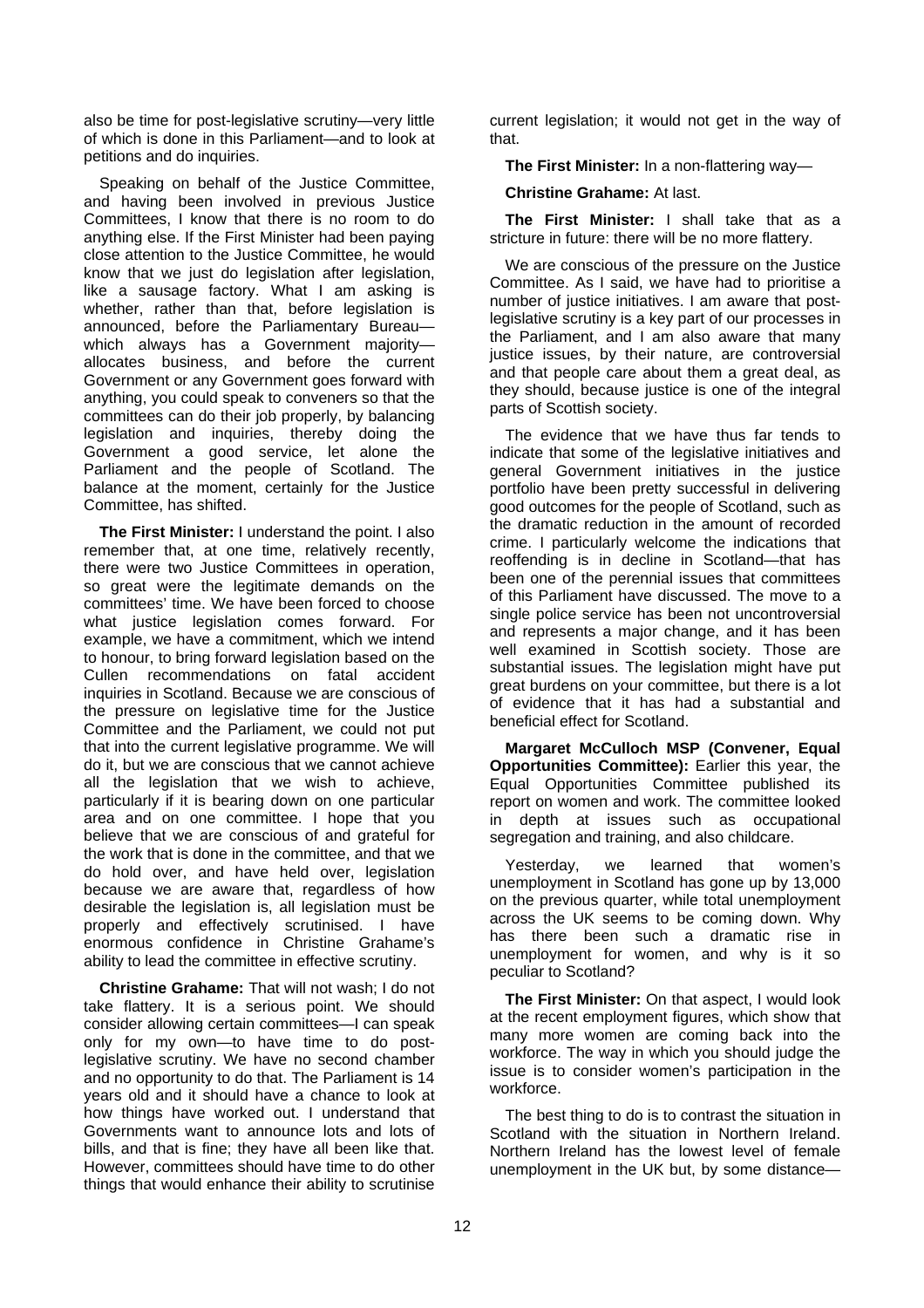certainly, by a huge distance from Scotland—it also has the lowest level of women in work and participating in the workforce. Look at the participation rates. Scotland has the highest participation rate of women in the workforce. We have the highest employment rate of women in the workforce. Obviously, we want unemployment to decline as far as possible but the fact that more women are no longer economically inactive but are economically active is a good thing and an encouraging sign.

We can point to initiatives that are bearing fruit. There has been a dramatic increase in the number of women who are taking part in modern apprenticeships. That is very significant in percentage terms and is devastatingly significant in numerical terms because, when apprenticeships were down at 16,000, the percentage of women taking part was low. The apprenticeship level is now at more than 25,000 and the percentage of women has increased. It is not yet at 50 per cent, but it has risen significantly, which has led to a dramatic rise in the number of young women taking part in modern apprenticeships.

There are challenges within those figures. For example, the conference on women and work that we held jointly with stakeholders including the STUC identified that the number of women participating in certain apprenticeships, such as engineering and welding, was extremely low. We need to tackle some of the obstacles and barriers that people face when they enter what have sometimes been called reserved occupations. They should not be reserved occupations and they certainly should not be reserved for one gender. The Government is committed not only to opening up the overall level of female participation in apprenticeships but to securing advances in that regard, too.

I would look at the employment figures for women and would not be too discouraged by the trends that we are seeing in the workforce at present.

**Margaret McCulloch:** I appreciate that answer, but why do you think that, as the figure of 13,000 shows, unemployment for women has gone up? I understand that the situation with regard to modern apprenticeships is excellent, but we have problems with women going into work. In the past quarter, 13,000 more women were unemployed.

**The First Minister:** As I said, what has happened in terms of female employment is that there has been a sharp decline in inactivity—that is, people who are either not presenting for work or who are not looking for work. That is a good thing. We have the highest employment rate for women across these islands. We have more women in work as a percentage in Scotland than in England,

Wales or Northern Ireland. That is important when looking at labour market trends.

Why do people come out of inactivity and go into activity? They come out of inactivity because they are encouraged by the view that they might well find employment. If people think that there is no hope, or little prospect, of getting employment, then they stay in inactivity. They are not recorded in the unemployment statistics, because they are not looking for work. So, it is important that we look at employment figures in Scotland as one of the criteria when we assess how equal we are becoming as a society in terms of employment.

On that, despite the fact that we have more women in employment now—and more than in England, Wales or Northern Ireland—we still have a substantial issue with the gender gap between male and female participation in the labour market. That is exactly where I believe that positive developments in childcare provision, but perhaps also transformational developments in childcare, are the key to unlocking that great human resource in Scottish society.

If we look at other countries, we find that in those with the best childcare provision, such as Iceland, the gap between male and female participation in the workforce—which, incidentally, I think is the key criterion, Margaret, in judging the equality—is 5 per cent. In Scotland—or the UK, for that matter—that gap is 10 per cent. I think that that tells us that with the right provision—the improvements being made now and proceeding in the direction of the transformational improvements that I would like to see—we can be confident that we can close the gender gap in workforce participation.

However, in terms of just the unemployment rates, we are far better, relative to other countries in the UK and certainly compared with Northern Ireland, in having the high level of female participation in the workforce that we have, which I think is the key figure. We need to get that on to a par with male participation, or at least close the gender gap in employment.

**The Presiding Officer:** I am sorry, Margaret, but I need to get on and ask Nigel Don to come in at this point. I know that some of the conveners are participating in the debate at half past two. If they wish to leave now, they have my permission to do so.

Nigel Don is the convener of the Delegated Powers and Law Reform Committee. My next reform is to ensure that we have shorter titles in future.

**Nigel Don MSP (Convener, Delegated Powers and Law Reform Committee):** Thank you very